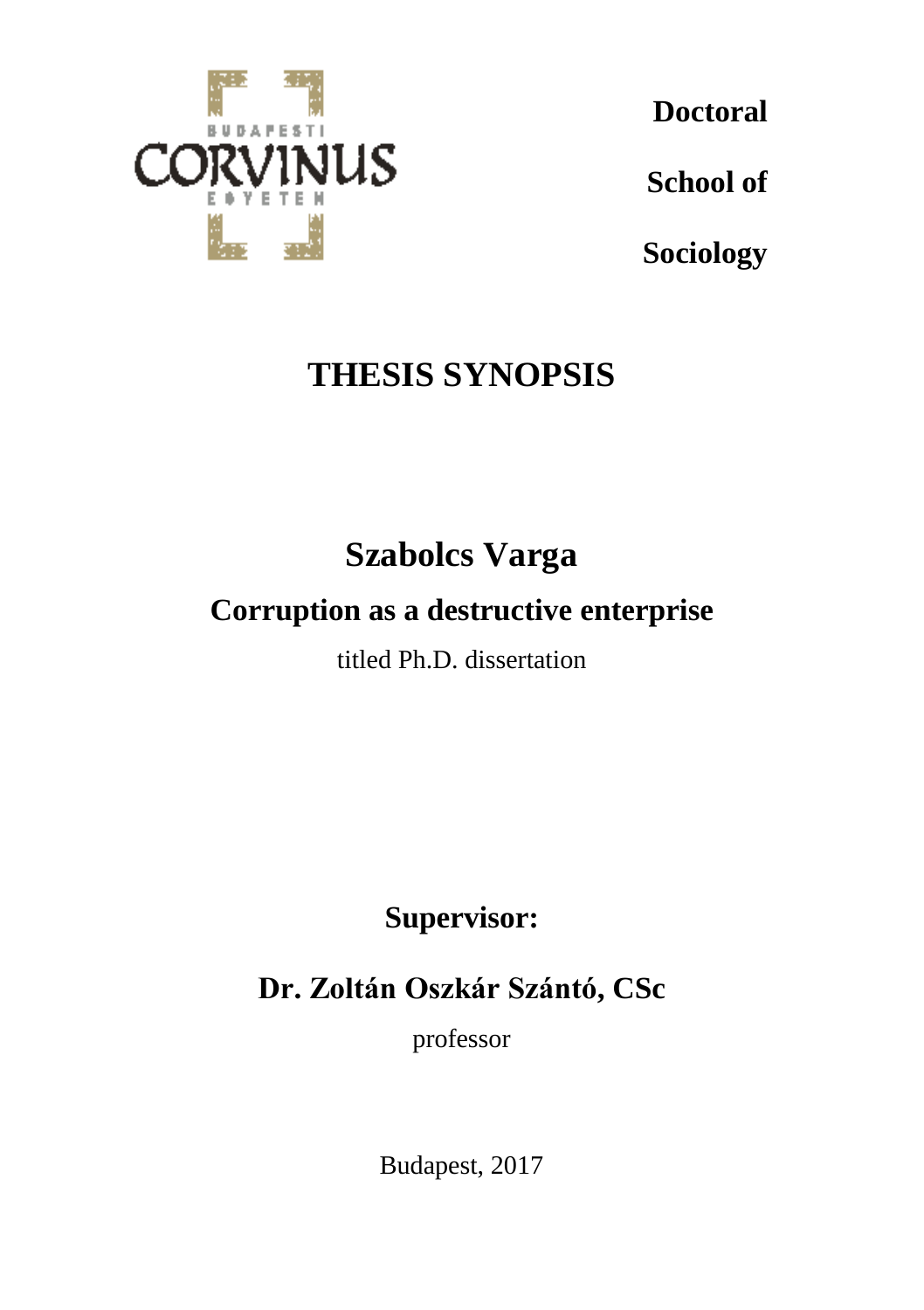## **Institute of Sociology and Social Policy**

## **THESIS SYNOPSIS**

# **Szabolcs Varga**

## **Corruption as a destructive enterprise**

titled Ph.D. dissertation

**Supervisor:**

**Dr. Zoltán Oszkár Szántó, CSc**

professor

© Szabolcs Varga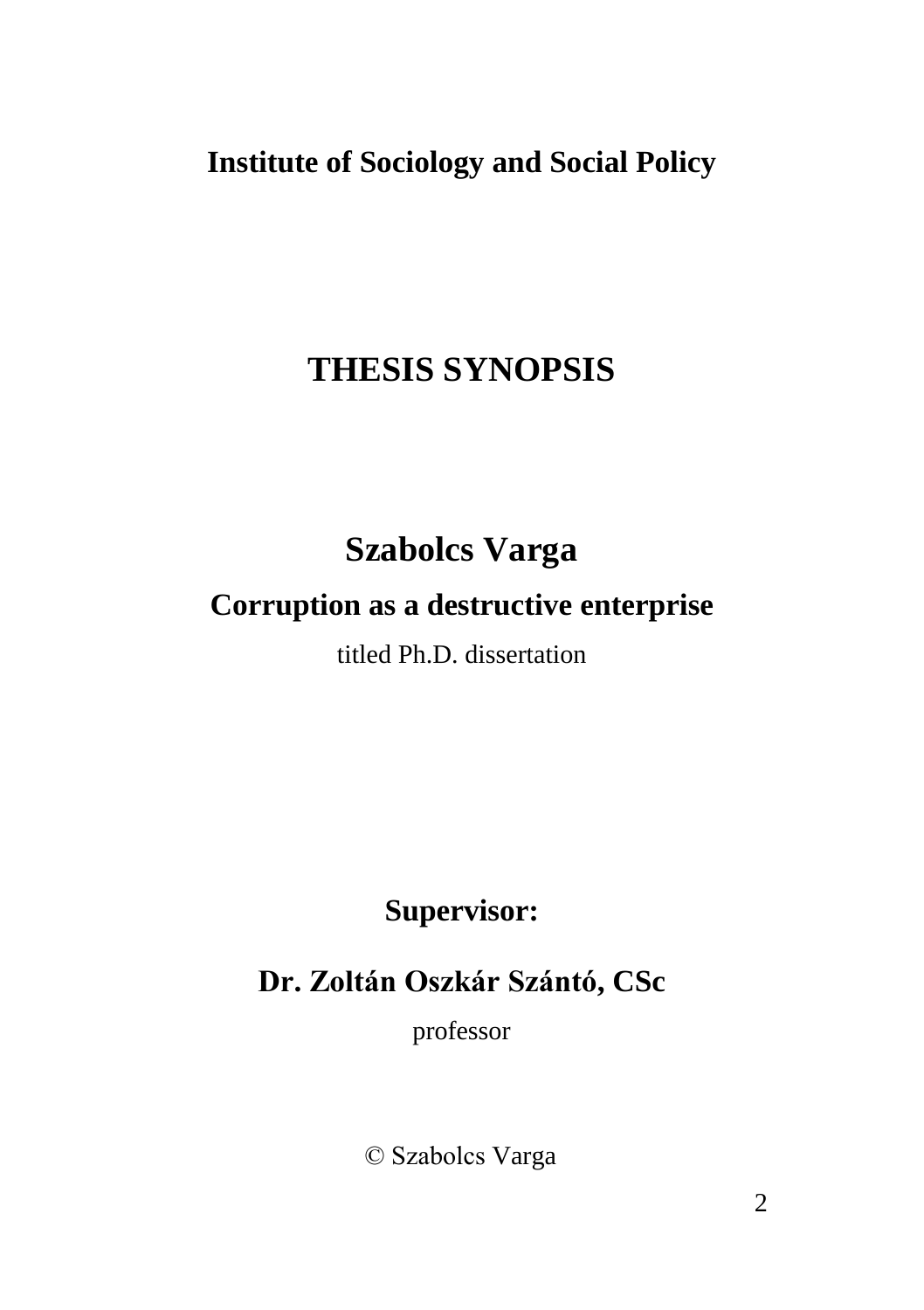## **Content**

| III.2. Results of the innovative process oriented model 10      |
|-----------------------------------------------------------------|
| III.3. Why is it worth forming a corrupt association? 12        |
| III.4. What is corruption from a sociological point of view? 14 |
|                                                                 |
|                                                                 |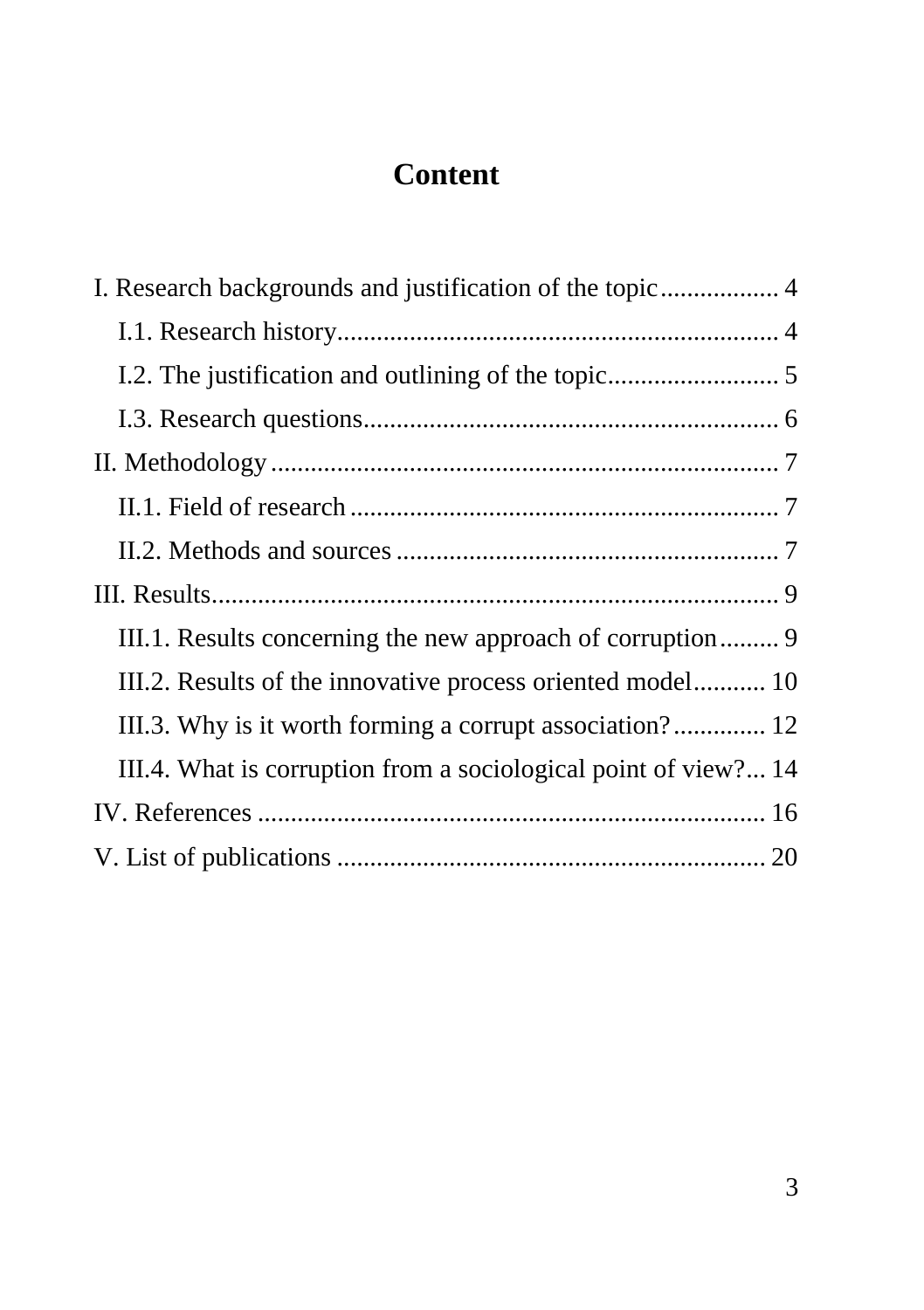### <span id="page-3-0"></span>**I. Research backgrounds and justification of the topic**

### <span id="page-3-1"></span>**I.1. Research history**

Corruption as an arborescent and many faced phenomenon has always been present in the fabric of human society. As a social topos it has a long history, however, it has gained dominant importance in the national and international public discourse during the past decades.

In the past 15 years several Hungarian researchers and research institutions have examined the topic. New workshops were established, conferences and media events were organized on a regular basis. As for public representation both international (Leiken 1997) and Hungarian researchers (Szántó et al. 2011) found that the number of the press appearances of the cases suspected of corruption has been growing in the latter decades. An independent journal dealt with the topic earlier (*Corruption and Reform*), as well as a number of domestic and foreign periodicals edited a special issue for the topic concerned. The research of the phenomenon has diverse and rich methodological and theoretical approach, and it is examined both on micro- and macro level, however, it can be said that several of its areas are a scientific blind spot.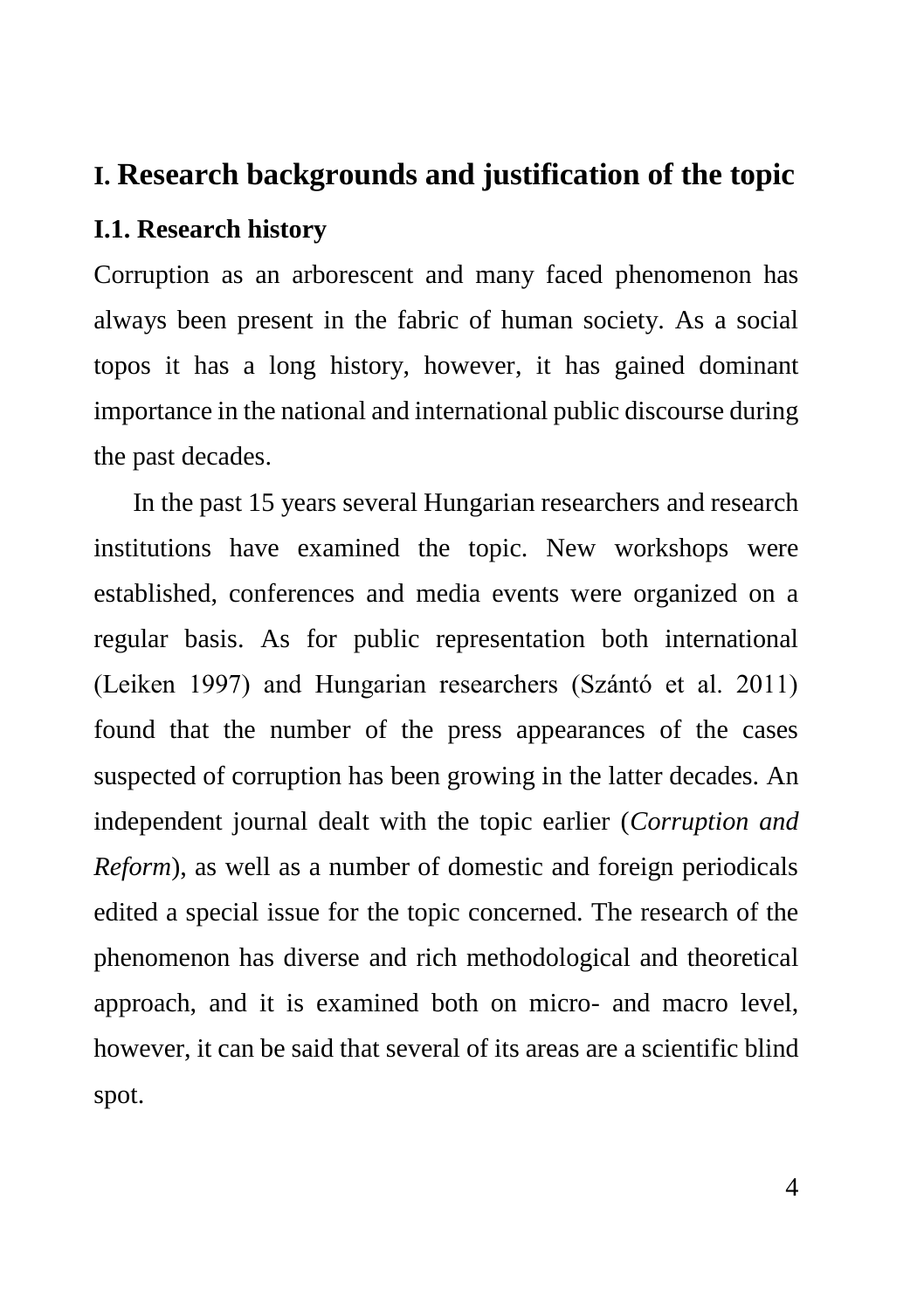### <span id="page-4-0"></span>**I.2. The justification and outlining of the topic**

One of the subfields that needs exploration is the corruption network in Hungary, it is a multi-actor one, and it can be described as a network which occasionally has hierarchical relations, usually evolves and acts within legal organisations. <sup>1</sup> One of the opportunities of a deeper understanding is to analyse corruption crimes ended with a legally binding judgement.

In my paper I take a new approach. With the help of a *process oriented model* drawn up independently, multi-actor, network type corruption organisations taking shape inside legal organisations will be analysed. I created a *new typology*, in which the type of *patriarchal* and *bureaucratic corruptions* is distinguished and, as a new element, it is argued why we may interpret *certain* corruption cases as a *destructive enterprise*. 2 In my dissertation those *patriarchal corruption organisations are examined, which show one possible form of the baumolian (1994) a destructive enterprise.*

<sup>&</sup>lt;sup>1</sup> On the basis of one of our previous researches, the number of these organizations has risen in the past years (Szántó et al. 2011).

<sup>2</sup> I call *destructive venture* those enterprises that are harmful on macro-social level, and where the members in the course of the execution of the corruption accomplish a *corrupt or a destructive innovation*, while misusing their (public) power.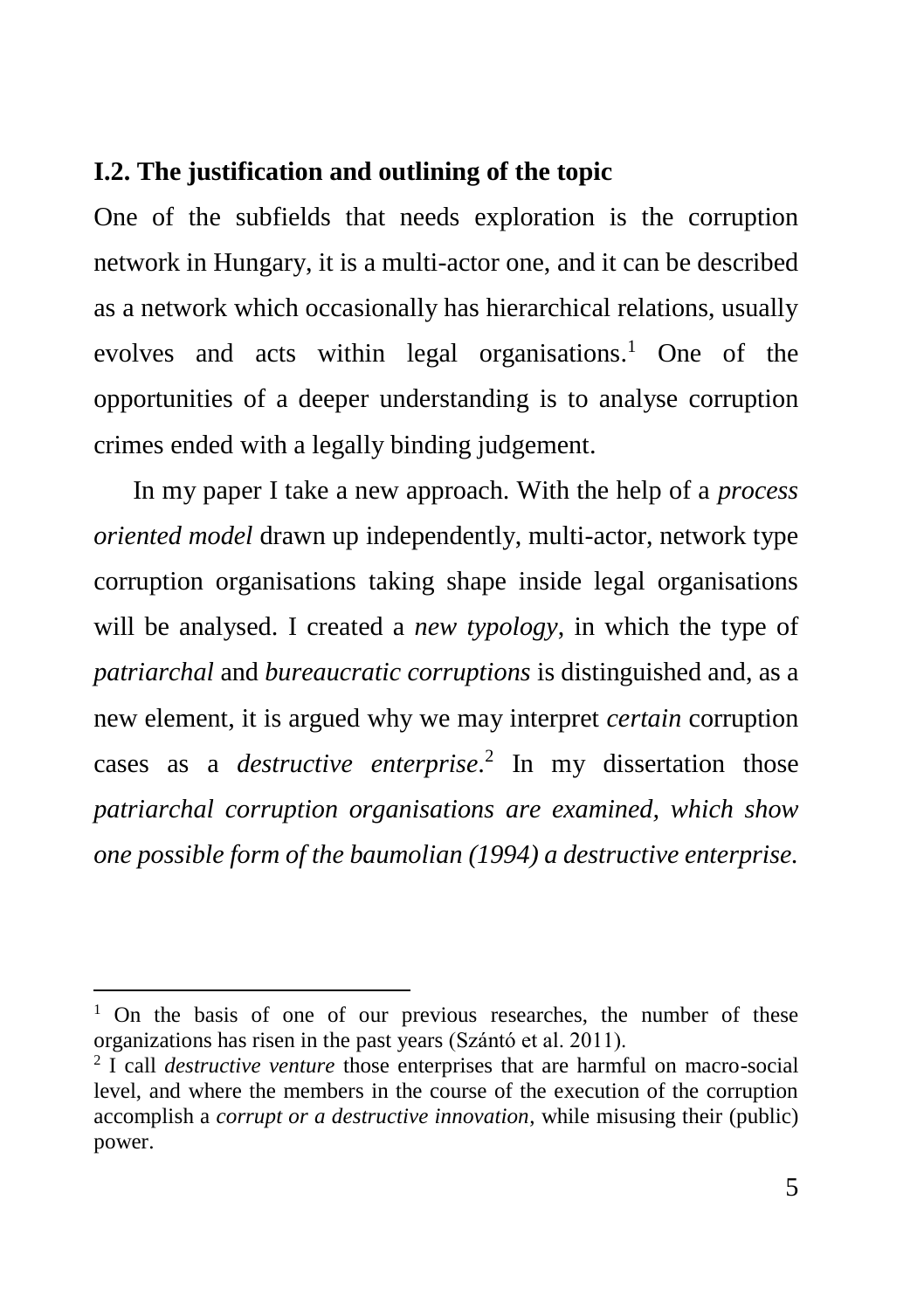#### <span id="page-5-0"></span>**I.3. Research questions**

In my dissertation I look for the answer to the question: *Why are there corruption configurations of multi-actors, occasionally with hierarchical relations which have the resemblance of the structure of an enterprise?* Why is it worth creating an organized corruption association when the market would be able to develop the "price mechanism" of the corruption and to regulate it? How these associations may come into existence, and *why they may work successfully*? By successfulness I mean that the participants *permanently* are able to provide benefits for themselves, which otherwise they could only get on a very costly manner, if at all – although, the present research would not be possible if the participants had not been caught. Also by pointing to the weak chain-links the *causes of failure* are shown. In the case studies on the one hand I look for an answer to how (inter)personal and institutional factors make it possible that the corrupt transactions, for the participants, could work as a systemic reallocation mechanism on the basis of personal interest; on the other hand, I would also like to know what led to their failure?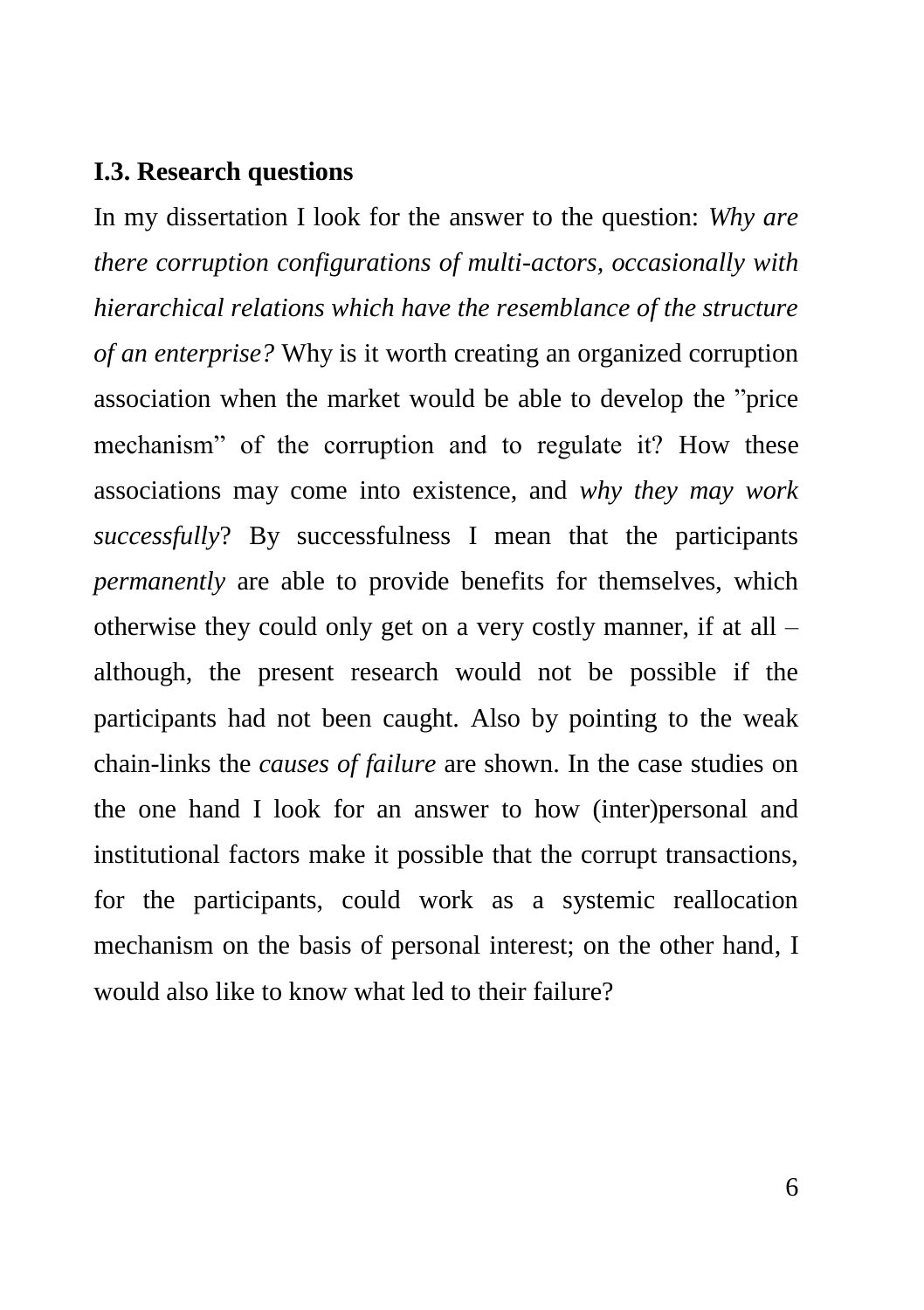### <span id="page-6-0"></span>**II. Methodology**

### <span id="page-6-1"></span>**II.1. Field of research**

In my research work cases that ended with a *legally binding judgement* were analysed. The research is descriptive and explanatory research, the analysis is done on a micro level. The thesis *fills a gap* in research work. On the one hand it seeks to learn about and describe the participants, the events and situations of the corruption cases, on the other hand it also aims to explain certain processes. The dissertation examines how research results fit in the framework of the theories applied as well as in the framework of my notion of *patriarchal corruption* and *process oriented model*.

#### <span id="page-6-2"></span>**II.2. Methods and sources**

In my research several different methods were used to gain information. Beside the review of literature there is a *chapter of general description* where *certain statistical characteristics* of the chosen corruption crimes are *summed up*. Then in three *case studies,* by the help of *document analysis* of the judicial documents, network-like, multi-actor, enterprise-like corrupt organizations are described. In case newspaper articles concerning the cases contain relevant information, this is also used for the analysis. The judicial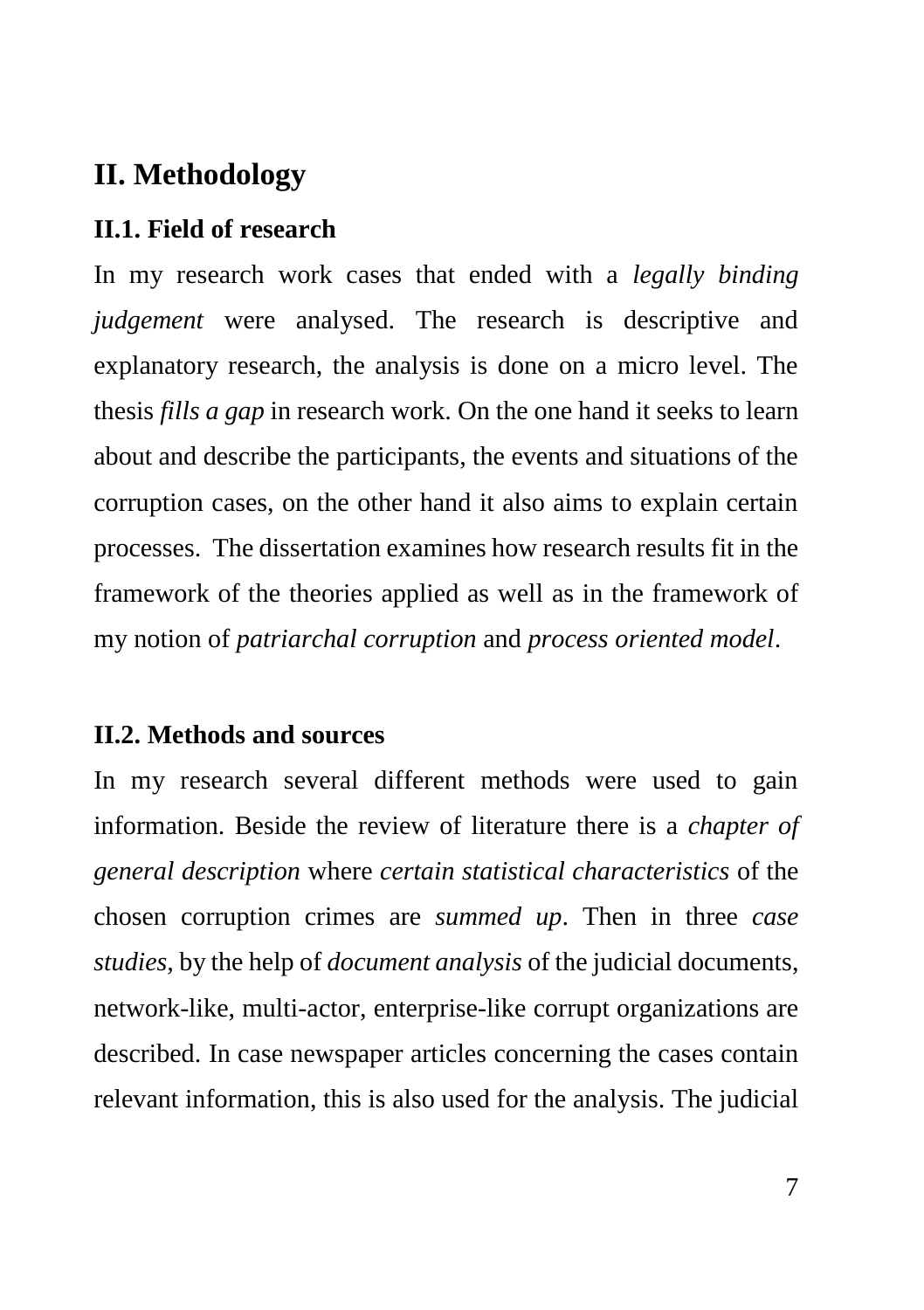materials usually give the more important elements of the *regulatory environment* which are used to the cases.

The main source of the empirical part of the dissertation is based on [www.birosag.hu](http://www.birosag.hu/) webpage. Opening the menu item jurisprudence of "Judicial Decisions" which makes it possible to search between cases ended with judicial decision. One can find here cases ended with legal verdicts. In my thesis a detailed account is given of the method and reasoning. Here I only note that I tried to harmonize the terminology of the theory of sociology and that of legal practice. In Hungarian legal practice only bribery and extortion belongs to corruption crimes in a strict sense<sup>3</sup> $-$ , however, as I argue, in a wider sense embezzlement and fraud also belong to this category. Accordingly, I focused on the afore mentioned corruption crimes in my research work, however, since embezzlement and fraud can be regarded as *intertwining crimes* they were also taken into account. Basically from the four idealtypes three were taken into account when searching for relevant decisions of the court database.

 $3$  In my dissertation extortion is used as "accepting bribery" (enforcing).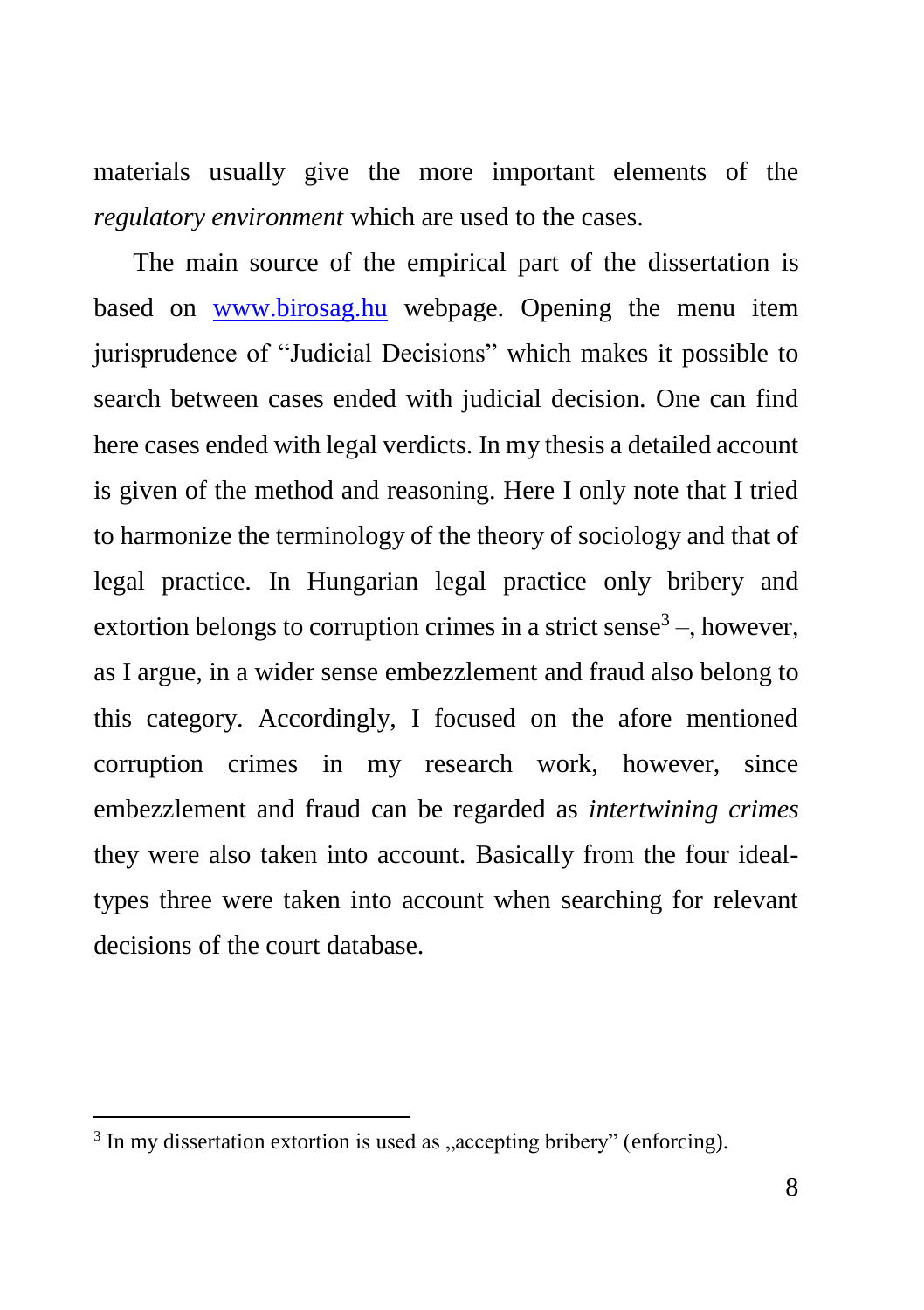### <span id="page-8-0"></span>**III. Results**

### <span id="page-8-1"></span>**III.1. Results concerning the new approach of corruption**

- As for the new corruption typology, results justify that the *formation and function of patriarchal corruption* is made possible by *structures resting on traditional structures*, which can be characterized with vertical relations from time to time, in which case infringement entailing the corruption is (also) induced by the strong traditional norms.
- The examples of the case studies point out that the relationship between the parties has usually a long history, and contain *high trust capital*. The *goodwill trust* based on personal experiences (Sako 1998), helps not only to overcome the pressure caused by illegal activity, but, *due to the long term commitment, fosters the recurrence of the crime*.
- The selected cases support the conception that *certain corruption cases can be interpreted as a destructive enterprise*. The *corrupt or destructive innovation* which first *appeared as an idea* of the main parties, and is described by the newly created concept, was present in all cases.
- Bureaucracies are multipotent power formations, because they can create and operate different social organizing mechanisms.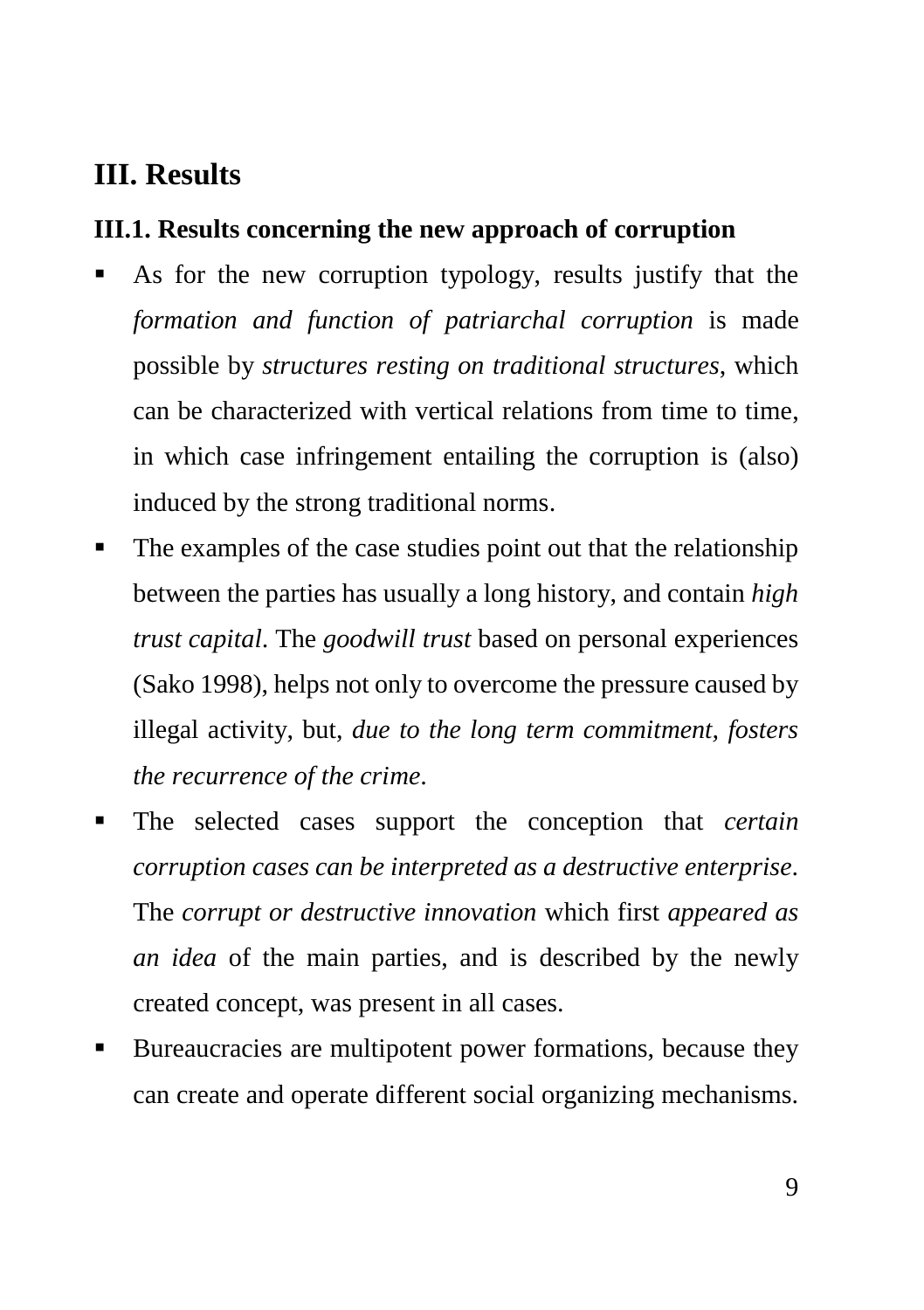My new approach points out that the preparators of corruption can execute a change in the *institutional mode of operation*, and dedicate some of *the system specific characteristics* to their own personal interest.

### <span id="page-9-0"></span>**III.2. Results of the innovative process oriented model**

The importance of the *preparatory stage*:

- it shows the role of the *entrepreneurial past* and the effect of the *socio-economic environment*;
- it demonstrates the importance of the *knowledge of institution rules and functions*;
- it points out the significance of *having the resources at one's disposal*;
- it sheds light on the (probable) importance of the *testing of the basic idea* of the corruption;
- it accentuates that the *resource mass insured by a constructed (bureaucratic) organization makes it possible to mobilize the destructive entrepreneurial idea* – and thus the allowance of acquisition;
- it stresses that *the corruption hole can be discovered* only by those persons who have an insight onto the deficiencies of the institution and the regulation environment, while *corrupt*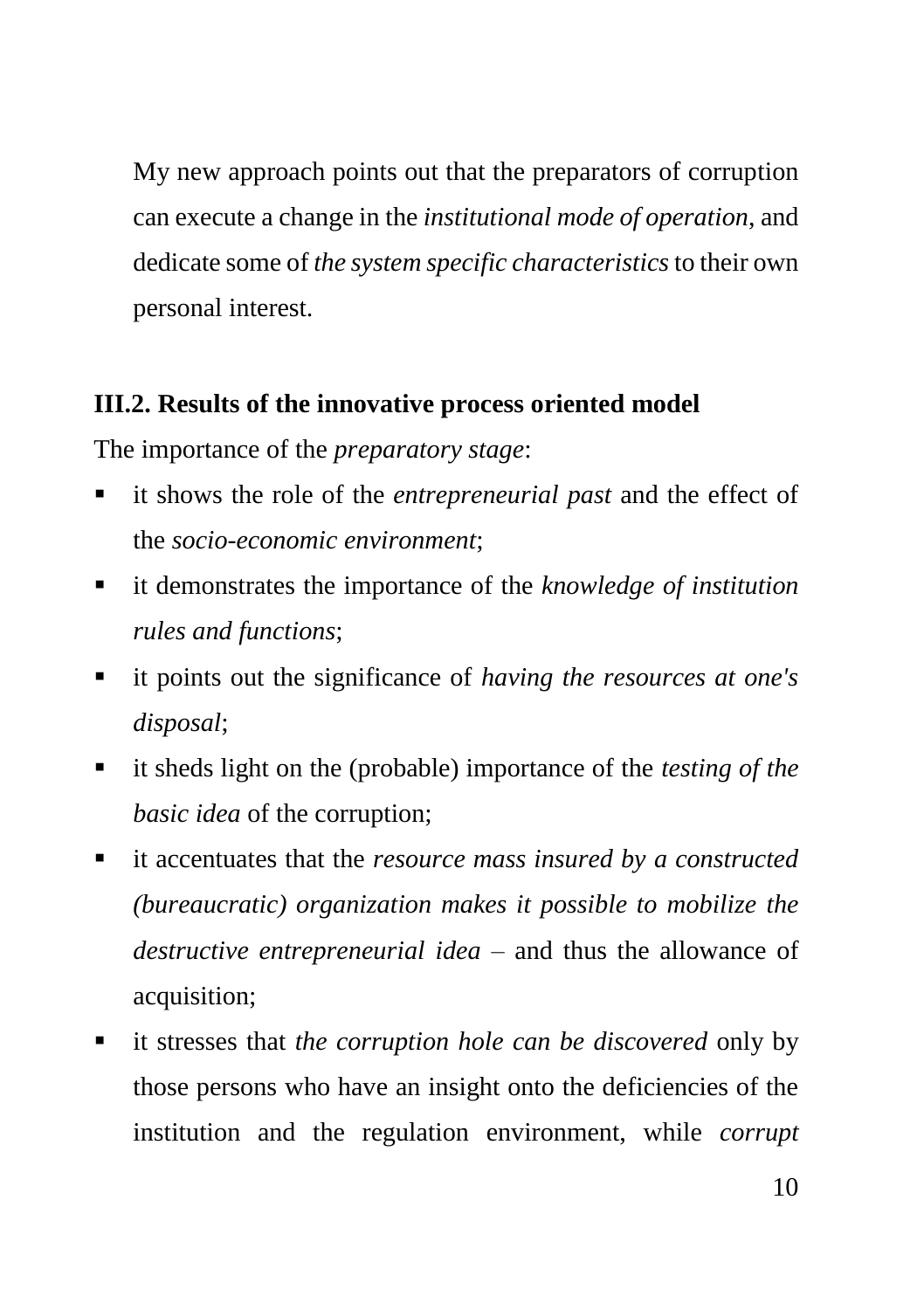*innovation can be performed* by those who see an opportunity in the deficiency and is capable to connect it to new consumer demands.

The importance of the *transactional stage*:

- it puts into the forefront that the partners in the corruption can *embed their activities* in legal activities;
- it shows that while the *role of the agents is stable, that of the clients is flexible*;
- it shows that the *destructive innovation profit* of the key figures and the *commission* (brokerage) is *typically appears in cash*;
- it stresses the importance of the *undamaged reputation* of those offering the corrupt service, as well as the importance of *bargain between the parties*;
- it points out that the *most important factor of choosing a partner* is the strategically particularized, personally and situationally dependent *trust*, based on personal experience, the existence of which *provides assurance*.

The importance of the *closing stage*:

- it sheds light on the reasons of getting caught like unscrupulous bribery combined with (in some cases) a *nonefficient client selection*;
- it underlines the importance of *controlling*;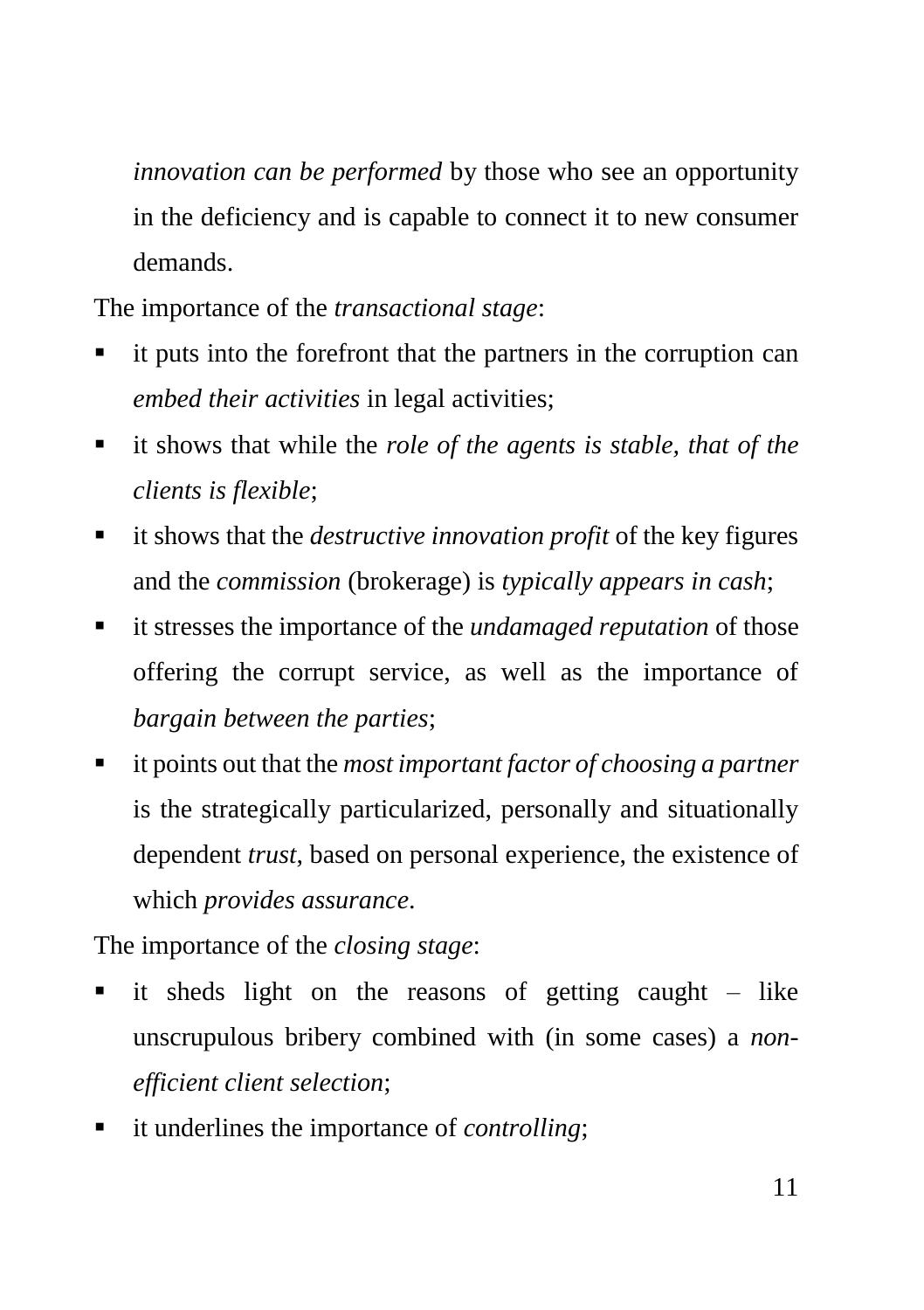it highlights the fact that the employees of the constructed organisations are merely *partially informed*; the *lack of information* (may) lead to miscalculation and eventually to being caught.

### <span id="page-11-0"></span>**III.3. Why is it worth forming a corrupt association?**

My research results show that there are *different motivation forces from different places* that stimulate the parties to form (and run) such associations. They feel that it is worth triggering such formation because:

- regarding their *personal qualities* they experienced that *they have the necessary skills and abilities*;
- being the part of a *constructed organization* they know how it works, they are familiar with its culture, what is more they have the *power and can make decisions*, <sup>4</sup> which makes resources representing value and subject of barter available for them;
- they have *specific technical knowledge* concerning their scope of activities, they understand the opportunities of their tasks, they have *practical experience* (*praxis*), and together with these they are capable of *recognizing new needs*;

<sup>&</sup>lt;sup>4</sup> Or at least they can gain influence over these resources.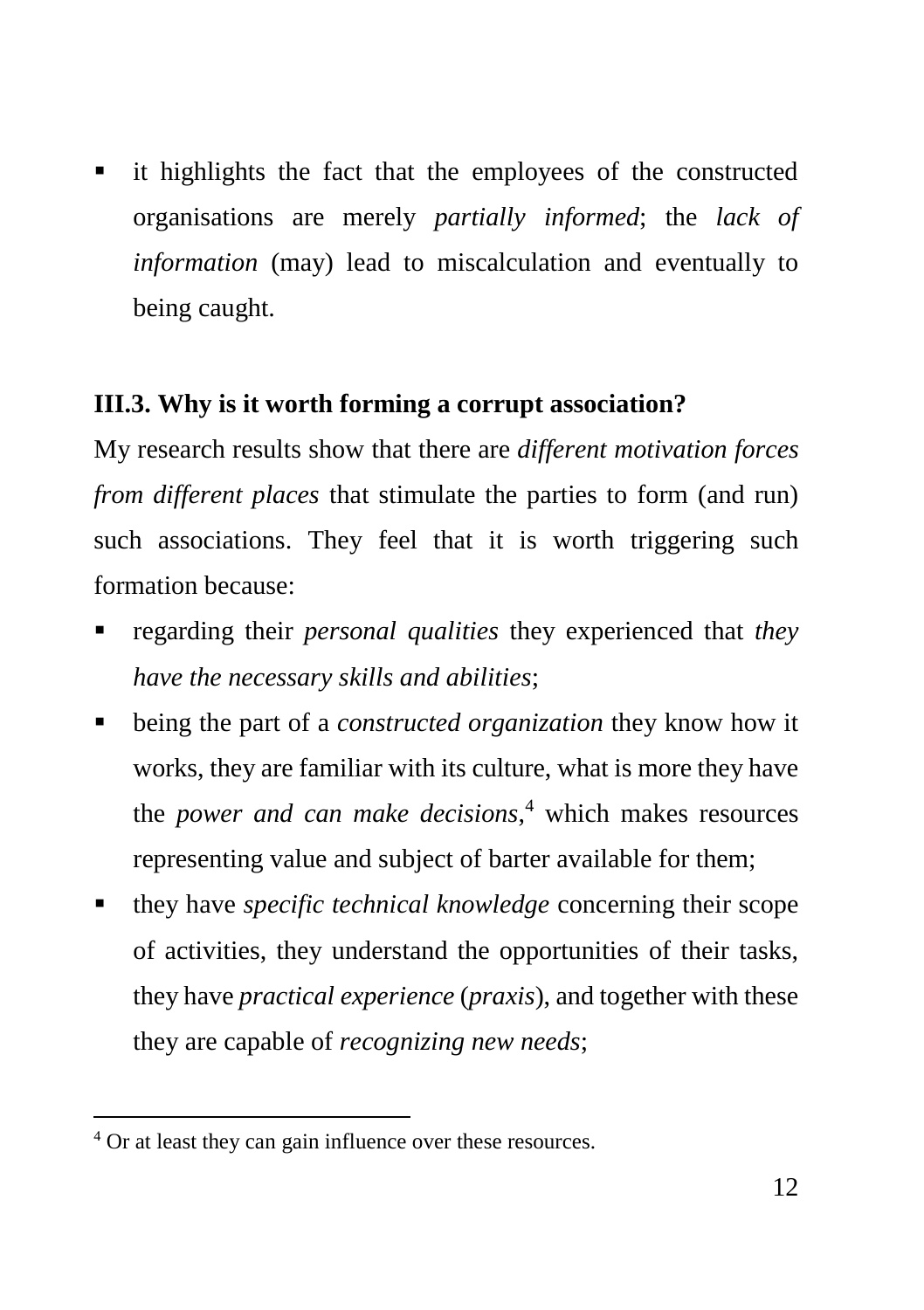- they see *economic perspective* in corruption, they see it as something that produces income; they can *reduce or eliminate transactional costs in numerous ways*, and their power position often enables them to *determine prices*;
- *they have strong social contacts of a long history,* which often carry *trust capital*;
- they realize that the very nature of the crime makes it possible to *embed it into their daily routine*, thus it can be kept a secret from their bosses and from their micro-environment;
- due to their position they feel necessary *to protect the stability of their social relations*, and (partly) due to the pressure of the cultural environment, *to foster their (own) family's welfare situation*;
- their *activities can be harmonized with their value preferences*, and in case of getting publicity the cultural norms of the given environment would not put them under a wrecking pressure;
- there is *value crisis in the macro-society*, it does not mediate towards its members a clear value-model which unambiguously disapproves the practice of the corruption.

Based on the above said, one may say that it is worth creating an organized corruption association, because it is effective resource and relation-generating association embedded in the micro- and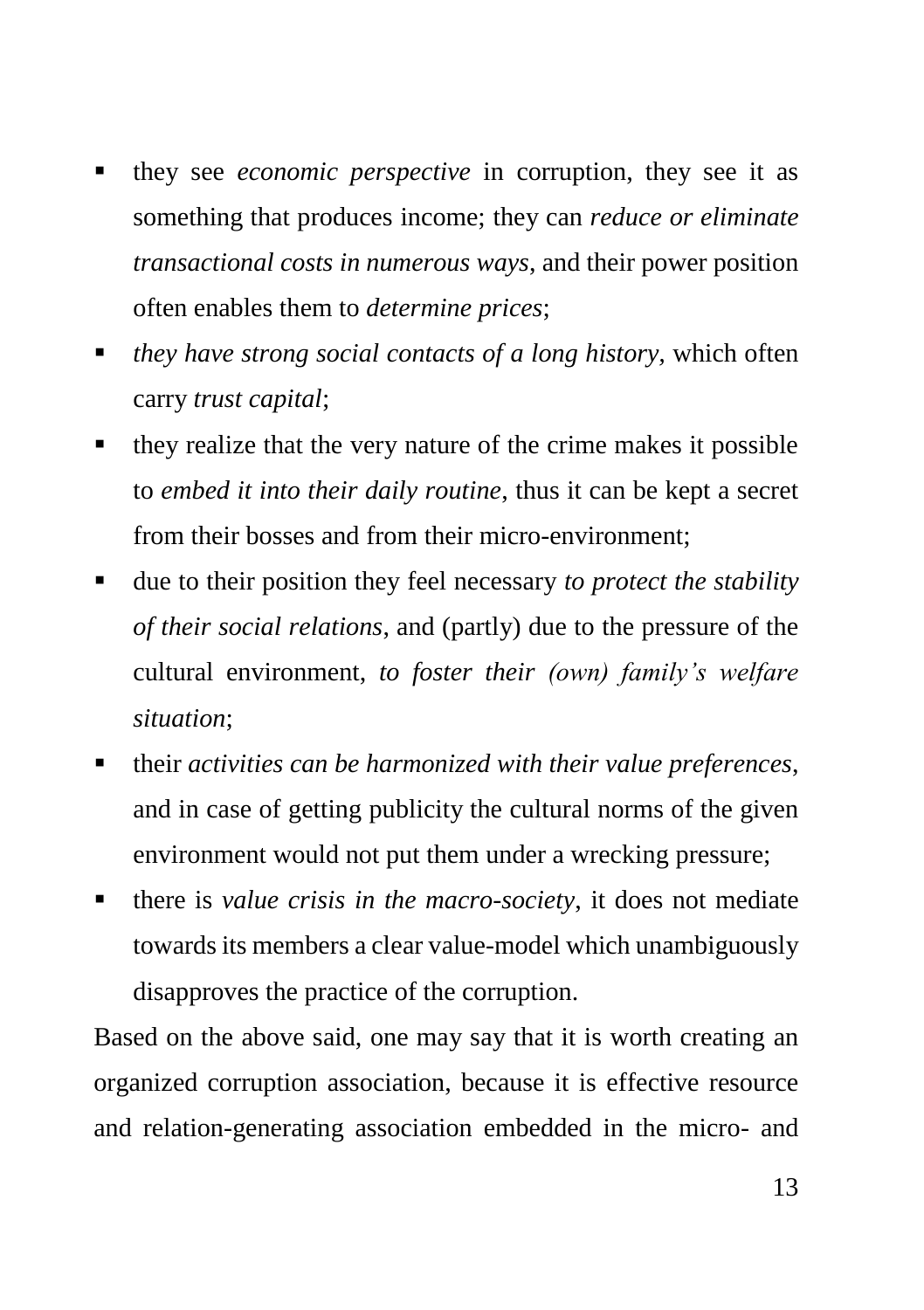macro environment, and in accordance with the subjective values of the founder(s), it triggers a profitable income redistribution mechanism. In other words: *patriarchal corruption organization* means a more beneficial pattern of contact organization than bureaucratic corruption, since as opposed to the latter one *it ensures a social field that can be supervised*, that is, *patriarchal corruption is (relatively) safe*. 5

### <span id="page-13-0"></span>**III.4. What is corruption from a sociological point of view?**

In my thesis not only the definition with a sociological viewpoint, but many of the results are new. Thus corruption is:

- a *destructive redistributive mechanism*, which typically gives resources to the members of a privileged group, the act is against the interest of the society as a whole, is against the law, thus rearranges (violates) the previous power relations.
- Due to the criterion that one has to belong to a certain group, the phenomenon is *exclusive*: only those can be part of the transaction that is capable of barter and of presenting the content and format of reliability. The domain of *exclusion* can

<sup>&</sup>lt;sup>5</sup> In a sense that the participants know who they are dealing with, what the subject of the business is, what the expected costs, advantages are, who plays what roles etc.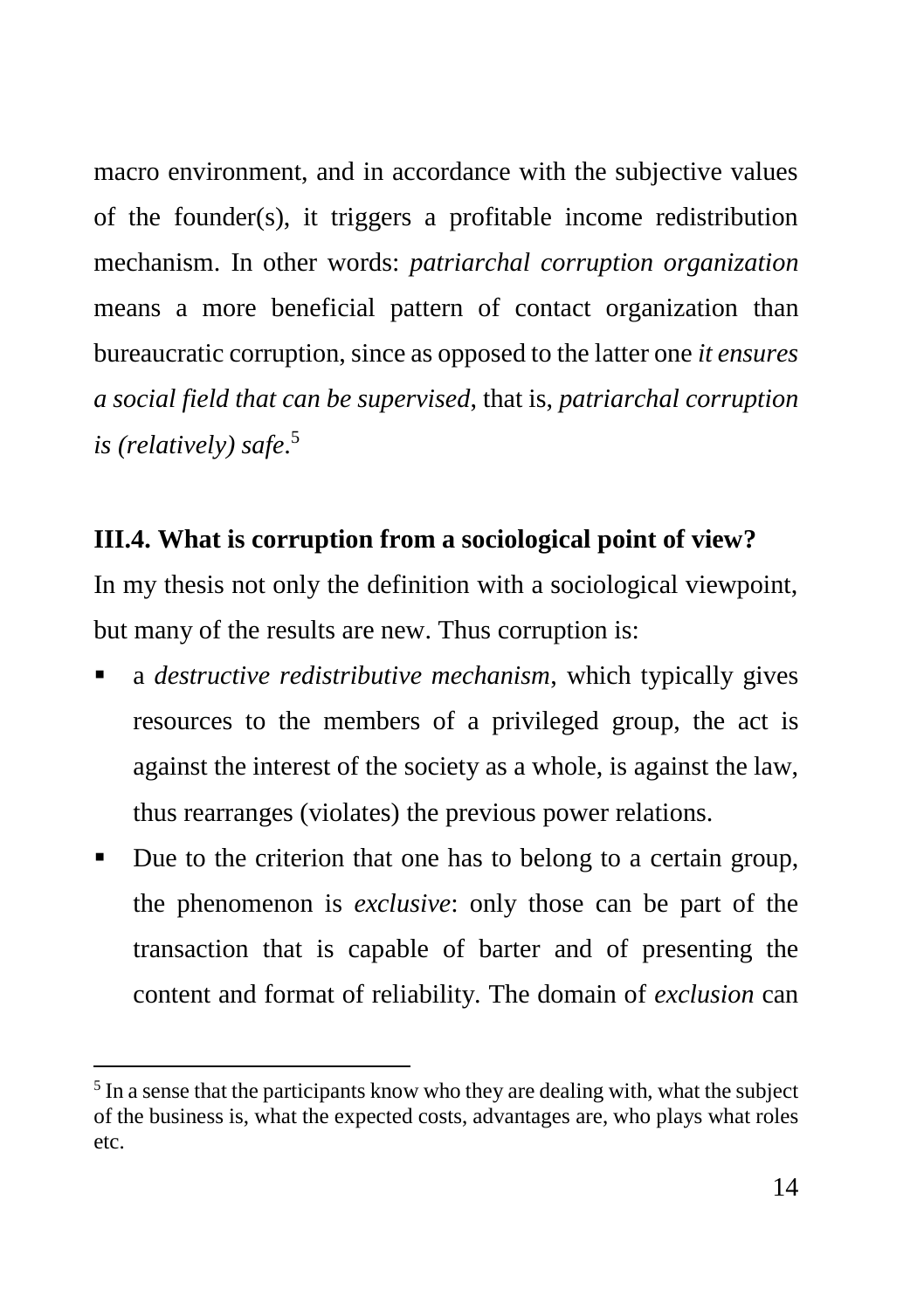be understood as *material* as well as *abstract ideas*. Corruption therefore does not create wide-range social participation, therefore it is a *selective integrating mechanism*.

- For those who are up to the above mentioned criteria it is an *adaptation strategy*, *method to assimilate to the world*, it offers for example an *alternative mobility corridor* and *expands the possibility of mobility* (see Gambetta 1988). It is a compensation opportunity to counteract the failure of legal mobility, and as such, it is a *power-generating institution*, because it makes possible *to gain influence* within the relationsystem of the otherwise closed power structures.
- Corruption influences not only the life of people belonging to the top and middle classes, but also affects the life of the poor. It is as much as the *means of survival of those without power* than it is the form of gaining destructive rent-seeking.
- Finally, corruption can be seen as the *sign of dissatisfaction,* the *institution of distrust* as far as environment and impersonal institutions are concerned. In case of business corruption, it is the *distance* formed against institutions, while in case of administrative corruption, it is the indicator of *public distrust*.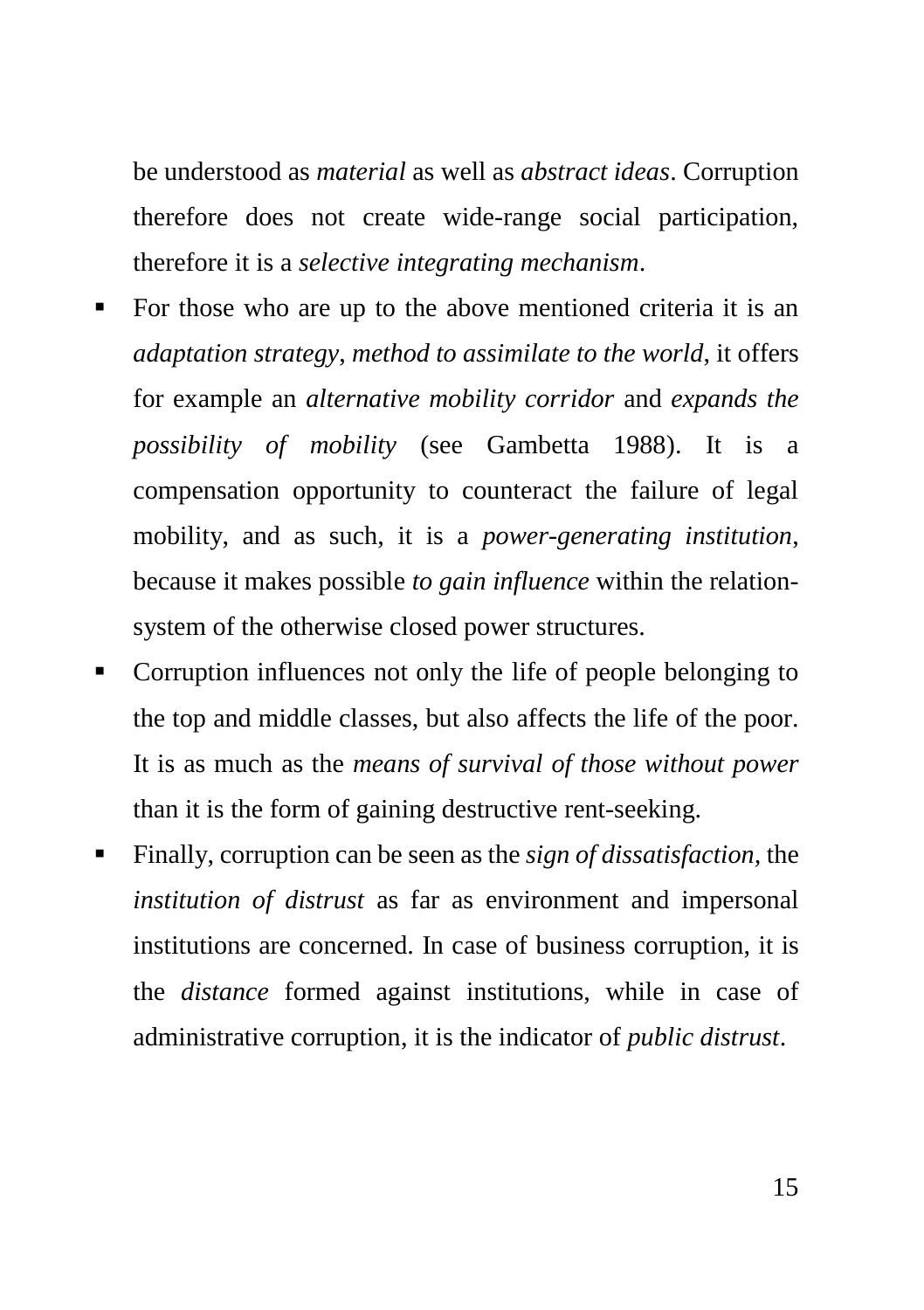### <span id="page-15-0"></span>**IV. References**

- Andvig, Jens C. Fjeldstad, Odd-Helge (2001): Corruption. A Review of Contemporary Research. *Chr. Michelsen Institue, Report R 2001: 7.* <http://www.cmi.no/publications/2001/rep/r2001-7.pdf> A letöltés időpontja: 2009. április 14.
- Banfield, Edward C. (1975): Corruption as a Feature of Governmental Organization. *Journal of Law and Economics,* 3: 587-605.
- Baumol, William Jack (1994): A vállalkozás produktív, improduktív és destruktív formái. *Replika,* 15-16: 13-35.
- Coase, Ronald Harry (1989): A vállalat természete. In: Czakó Erzsébet et al. (szerk.): *Szemelvények a "vállalatgazdaságtan" tanulmányozásához*. Budapest, MKKE Vállalatgazdaságtan tanszék
- della Porta, Donatella Vannucci, Alberto (1999): *Corrupt Exchanges. Actors, Resources, and Mechanisms of Political Corruption.* New York, Aldine de Gruyter
- Drucker, Peter Ferdinand (1993): *Innováció és vállalkozás az elméletben és a gyakorlatban.* Budapest, Park Kiadó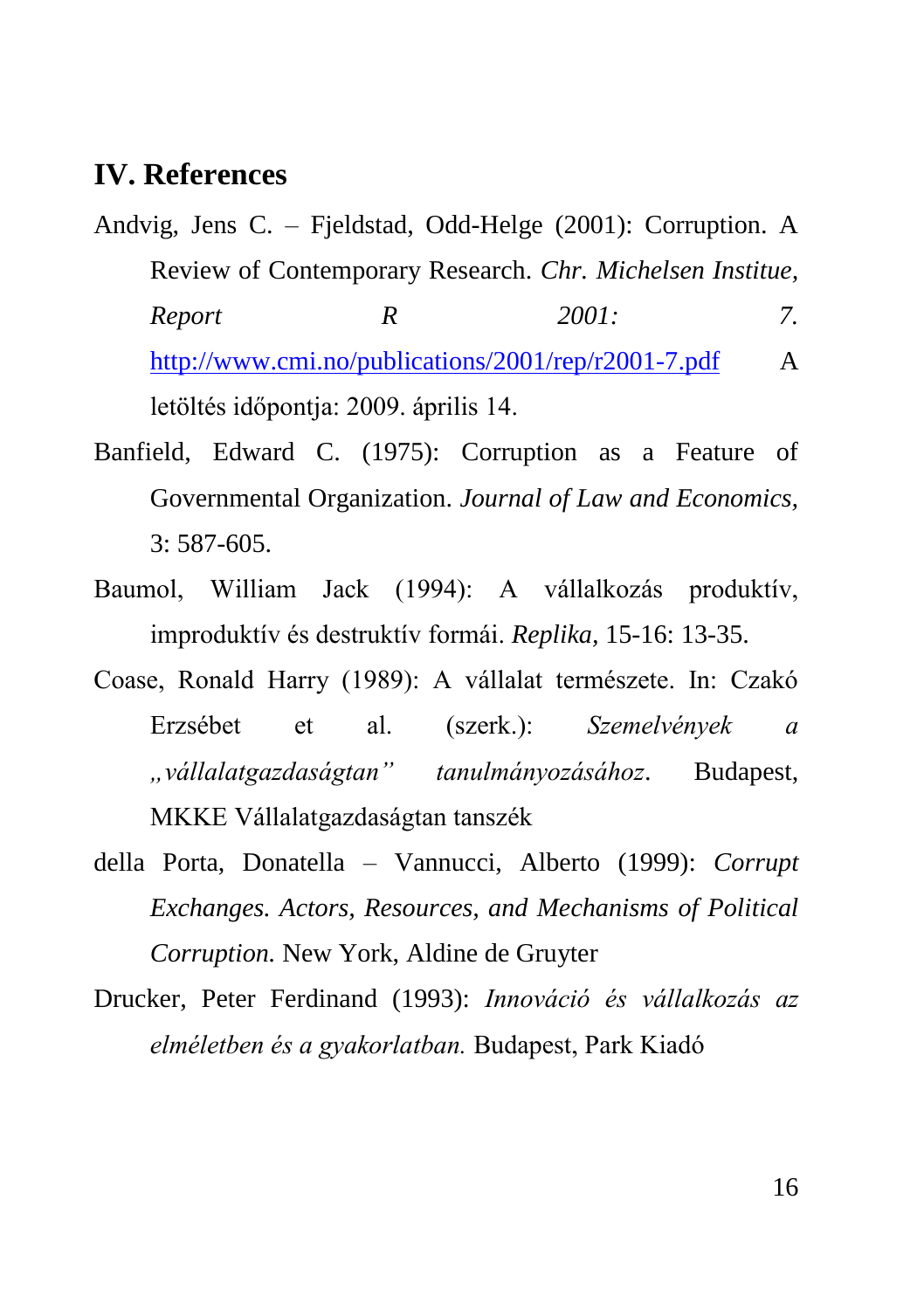- Elster, Jon (2001): *A társadalom fogaskerekei. Magyarázó mechanizmusok a társadalomtudományokban.* Budapest, Osiris Kiadó
- Gambetta, Diego (1988): Mafia: the Price of Distrust. In: Gambetta, Diego (ed.): *Trust. Making and Breaking Cooperative Relations.* Oxford, Basil Blackwell
- Granovetter, Mark (1985): Economic Action and Social Structure: The Problem of Embeddedness. *American Journal of Sociology,* 3: 481-510.
- Heidenheimer, Arnold J. Johnston, Michael (eds.) (2008): *Political Corruption.* New Brunswick–London, Transaction Publishers
- Klitgaard, Robert (1991): *Controlling Corruption.* Berkeley-Los Angeles-London: University of California Press
- Kuczi Tibor (2000): *Kisvállalkozás és társadalmi környezet.* Budapest, Replika Kör
- Lambsdorff, Johann Graf (2007): *The Institutional Economics of Corruption and Reform. Theory, Evidence and Policy.* Cambridge, Cambridge University Press
- Leiken, R. S. (1997): Controlling the global corruption epidemic. *Foreign Policy,* 105: 55-76.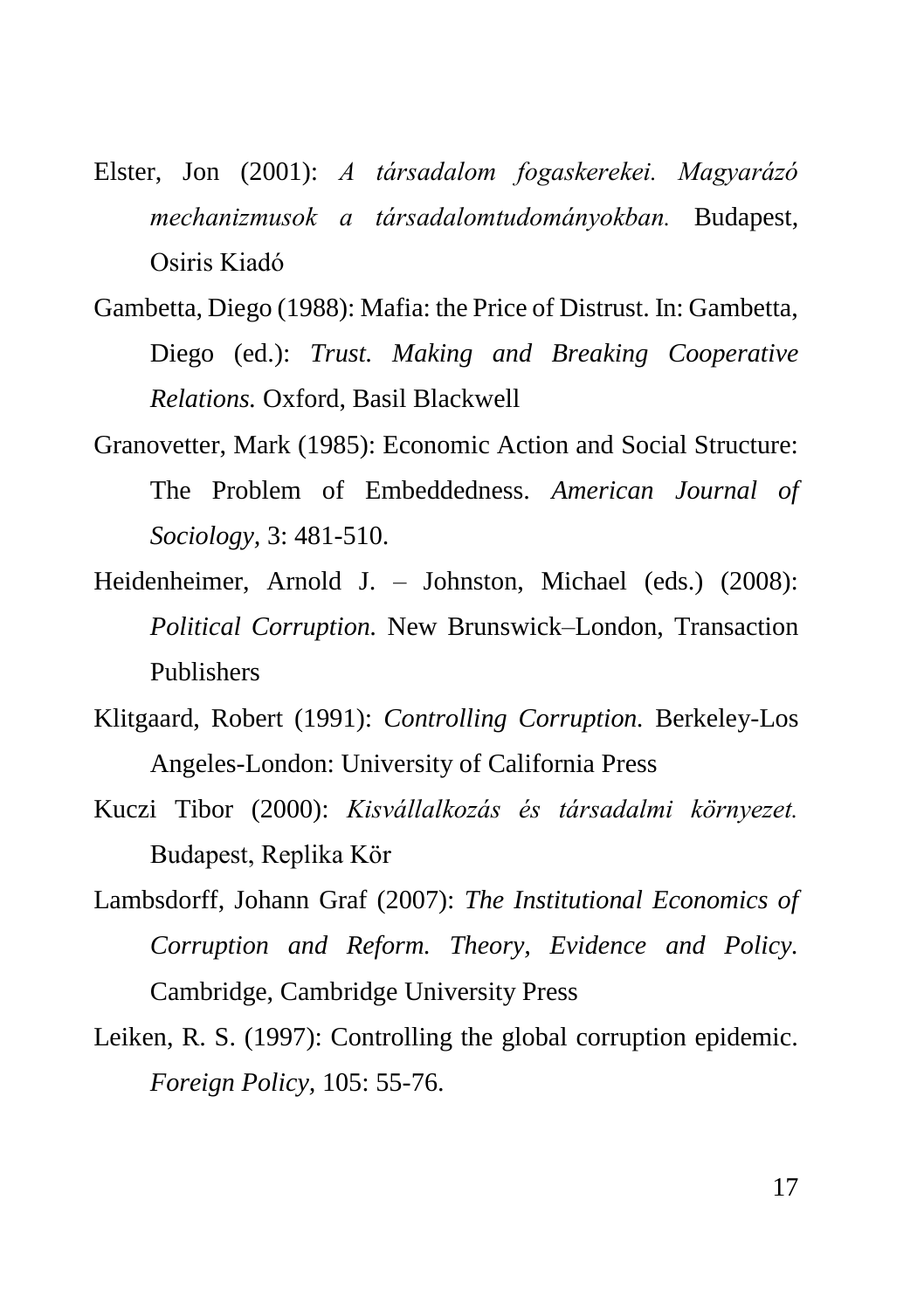- Merton, Robert King (2002): *Társadalomelmélet és társadalmi struktúra.* Budapest, Osiris Kiadó
- North, Douglass Cecil (2010): *Intézmények, intézményi változás és gazdasági teljesítmény.* Budapest, Helikon Kiadó
- Rose-Ackerman, Susan (1999): *Corruption and Government. Causes, consequences, and reform.* Cambridge: Cambridge University Press
- Rose-Ackerman, Susan (ed.) (2006): *International Handbook on the Economics of Corruption.* UK, Cheltenham; USA, MA, Northampton: Edward Elgar Publishing
- Sako, Mari (1998): Does Trust Improve Business Performance? In: Christel Lane – Reinhard Bachmann (eds.): *Trust within and between Organizations: Conceptual Issues and Empirical Applications.* Oxford, Oxford University Press
- Schumpeter, Joseph Alois (1980): *A gazdasági fejlődés elmélete. Vizsgálódás a vállalkozói profitról, a tőkéről, a hitelről, a kamatról és a konjunktúraciklusról.* Budapest, Közgazdasági és Jogi Könyvkiadó
- Szántó Zoltán Tóth István János Varga Szabolcs (szerk.) (2012): *A (kenő)pénz nem boldogít? Gazdaságszociológiai és politikai gazdaságtani elemzések a magyarországi korrupcióról.* Budapest, Ad Librum Kft.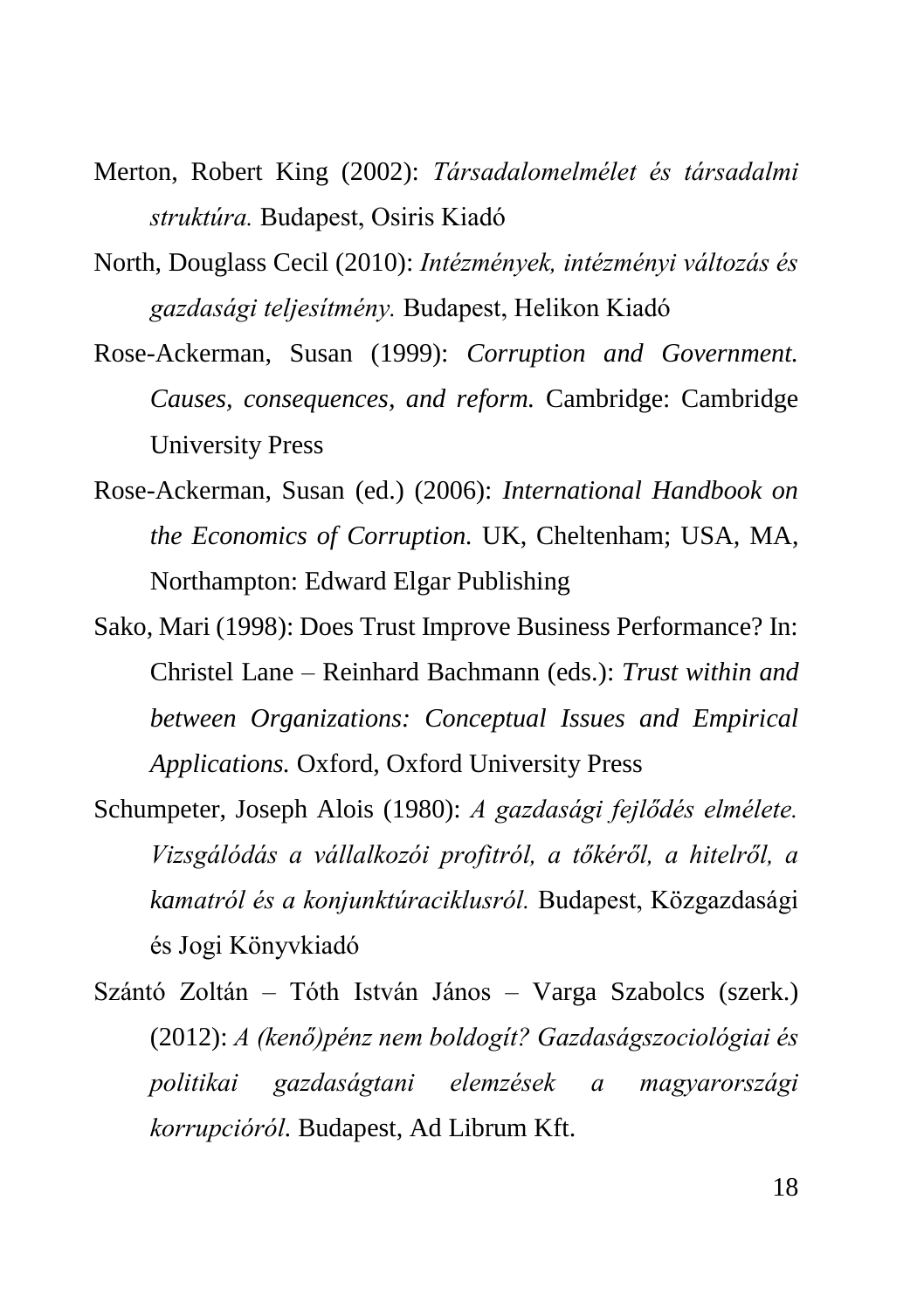- Szántó Zoltán Tóth István János Varga Szabolcs Cserpes Tünde (2011): A korrupció típusai és médiareprezentációja Magyarországon (2001–2009). *Belügyi Szemle,* 11: 53-74.
- Tóth István György (2009): *Bizalomhiány, normazavarok, igazságtalanságérzet és paternalizmus a magyar társadalom értékszerkezetében. A gazdasági felemelkedés társadalmikulturális feltételei című kutatás zárójelentése.* [http://www.tarki.hu/hu/research/gazdkult/gazdkult\\_elemzesz](http://www.tarki.hu/hu/research/gazdkult/gazdkult_elemzeszaro_toth.pdf) [aro\\_toth.pdf](http://www.tarki.hu/hu/research/gazdkult/gazdkult_elemzeszaro_toth.pdf) A letöltés időpontja: 2010. szeptember 11.
- Weber, Max (1987): *Gazdaság és társadalom. A megértő szociológia alapvonalai 1. Szociológiai kategóriatan.* Budapest, Közgazdasági és Jogi Könyvkiadó
- Weber, Max (1996): *Gazdaság és társadalom. A megértő szociológia alapvonalai 2/3. A gazdaság, a társadalmi rend és a társadalmi hatalom formái. (Az uralom szociológiája I.).* Budapest, Közgazdasági és Jogi Könyvkiadó
- Williamson, Oliver Eaton (2007): A tranzakciós költségek gazdaságtana: a szerződéses kapcsolatok irányítása. *Kormányzás, Közpénzügyek, Szabályozás,* 2: 235-255.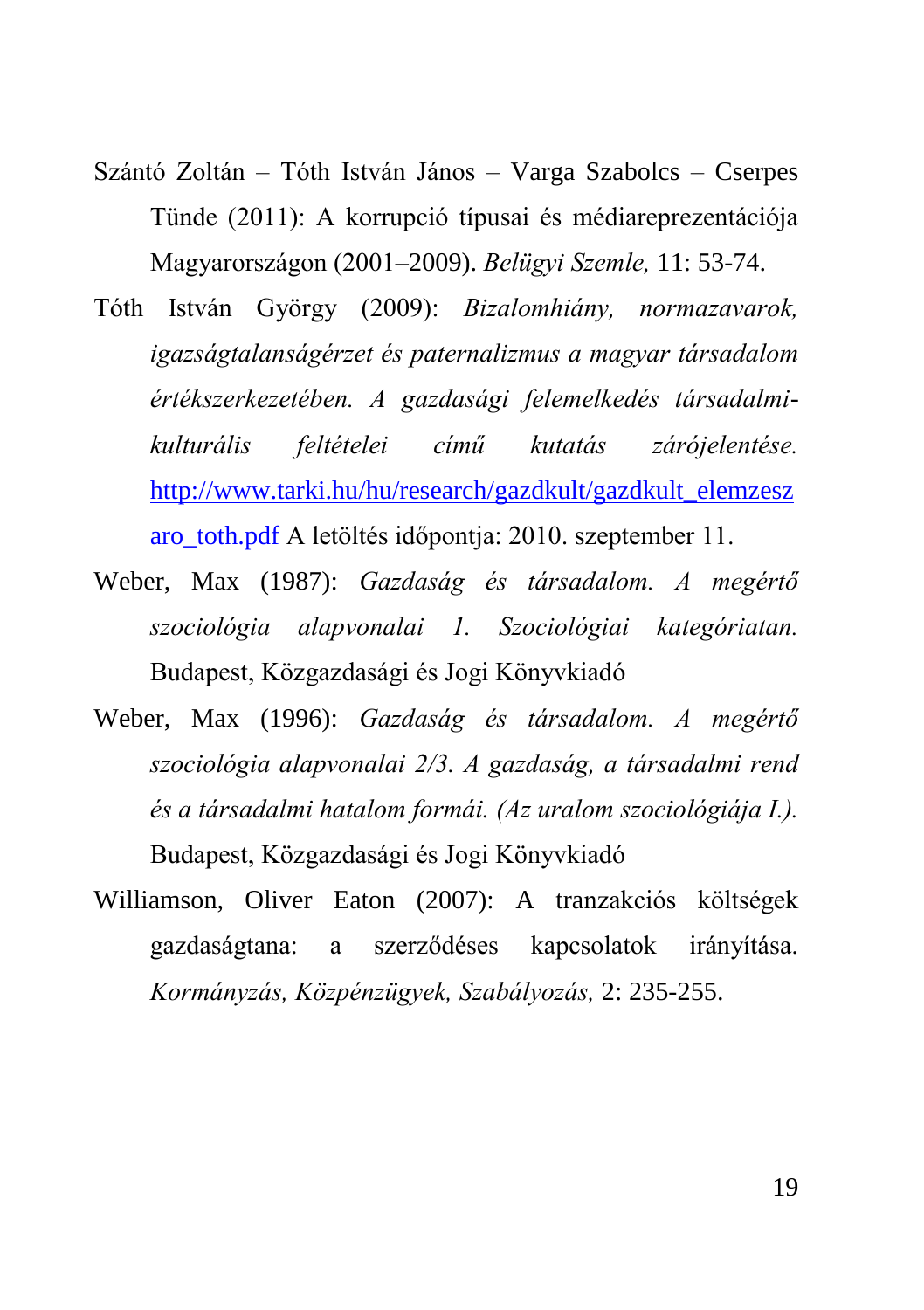### <span id="page-19-0"></span>**V. List of publications**

### *Publications in Hungarian*

### *Books*

Szántó Zoltán – Tóth István János – Varga Szabolcs (szerk.) (2012): *A (kenő)pénz nem boldogít? Gazdaságszociológiai és politikai gazdaságtani elemzések a magyarországi korrupcióról.* Budapest, Ad Librum Kiadó

#### *Book chapters*

- Szántó Zoltán Tóth István János Varga Szabolcs (2012): Üzleti szektor. In: Burai Petra – Hack Péter (szerk.): *Korrupciós kockázatok Magyarországon 2011. Nemzeti Integritás Tanulmány.* Transparency International Magyarország, Budapest
- Szántó Zoltán Tóth István János Varga Szabolcs (2009): Korrupciógyanús esetek a magyar médiában 2001-2007 között. In: Szilágyi Györgyi – Flóra Gábor – Bernáth Krisztina (szerk.): *Társadalmi erőforrások, regionális együttműködés, gazdasági integráció.* Nagyvárad, Partium Kiadó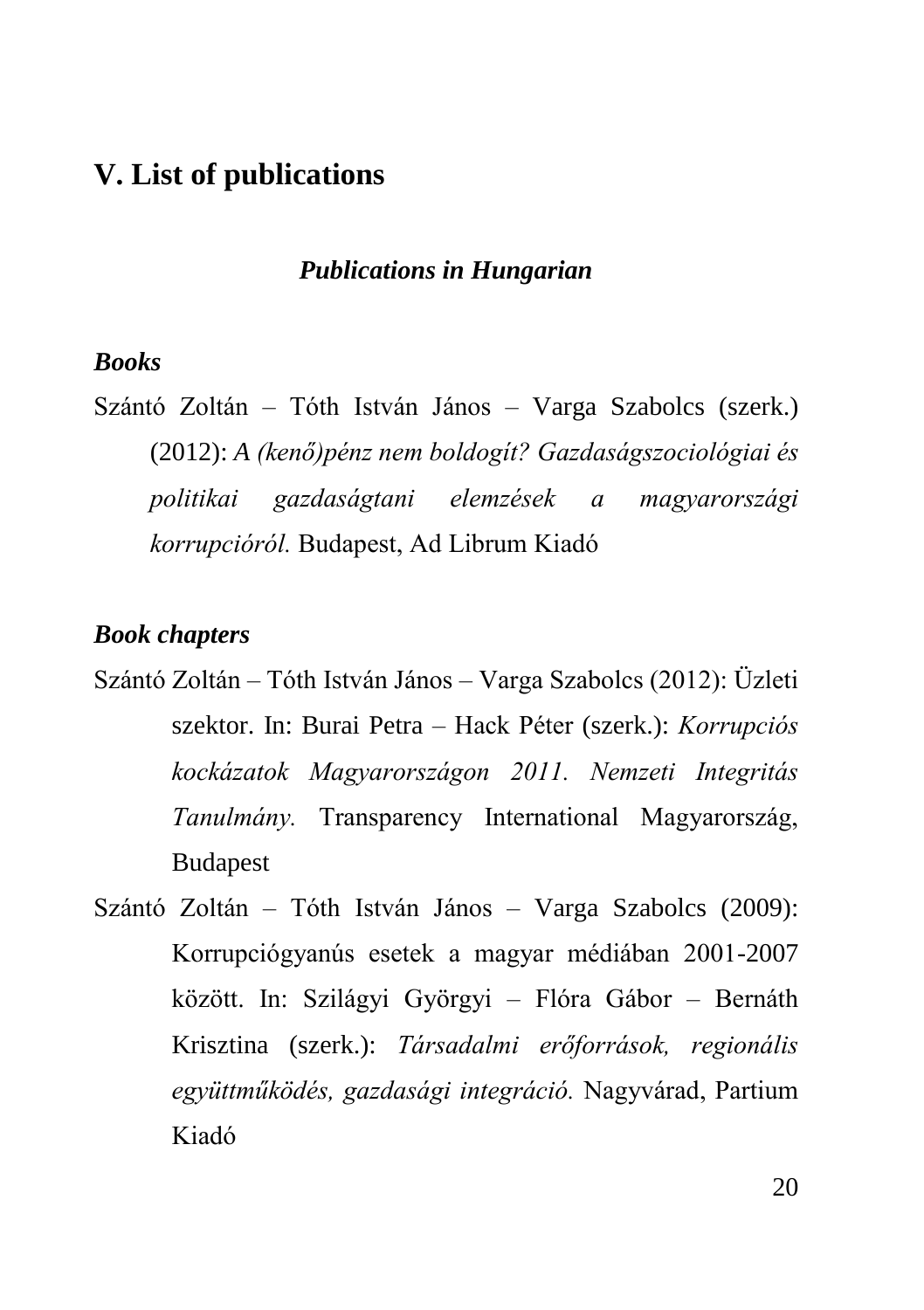### *Peer-reviewed journal articles*

- Szántó Zoltán Tóth István János Varga Szabolcs (2011): A korrupció társadalmi és intézményi szerkezete. Korrupciós tranzakciók tipikus kapcsolatháló-konfigurációi Magyarországon. *Szociológiai Szemle,* 3:61-82.
- Szántó Zoltán Tóth István János Varga Szabolcs Cserpes Tünde (2011): A korrupció típusai és médiareprezentációja Magyarországon (2001-2009). *Belügyi Szemle,* 11: 53-74.
- Szántó Zoltán Tóth István János Varga Szabolcs Cserpes Tünde (2010): A korrupció típusai és médiareprezentációja Magyarországon (2001-2009). *Magyar Rendészet,* 3-4: 52- 72.
- Varga Szabolcs (2009): A korrupció és a védekezés lehetőségei. Konferencia-beszámoló. *Vezetéstudomány,* 3: 49-55.

### *Reports, research materials, workshop studies*

- Szántó Zoltán Tóth István János Varga Szabolcs Cserpes Tünde (2010): *Gazdasági érdekcsoportok, szabályozási kudarcok, járadékvadászat és korrupció.* Budapest, BCE Korrupciókutató-központ
- Varga Szabolcs (2009): *Hogyan előzzük meg a korrupciót? Hasznos tanácsok és információk magyar üzletemberek*